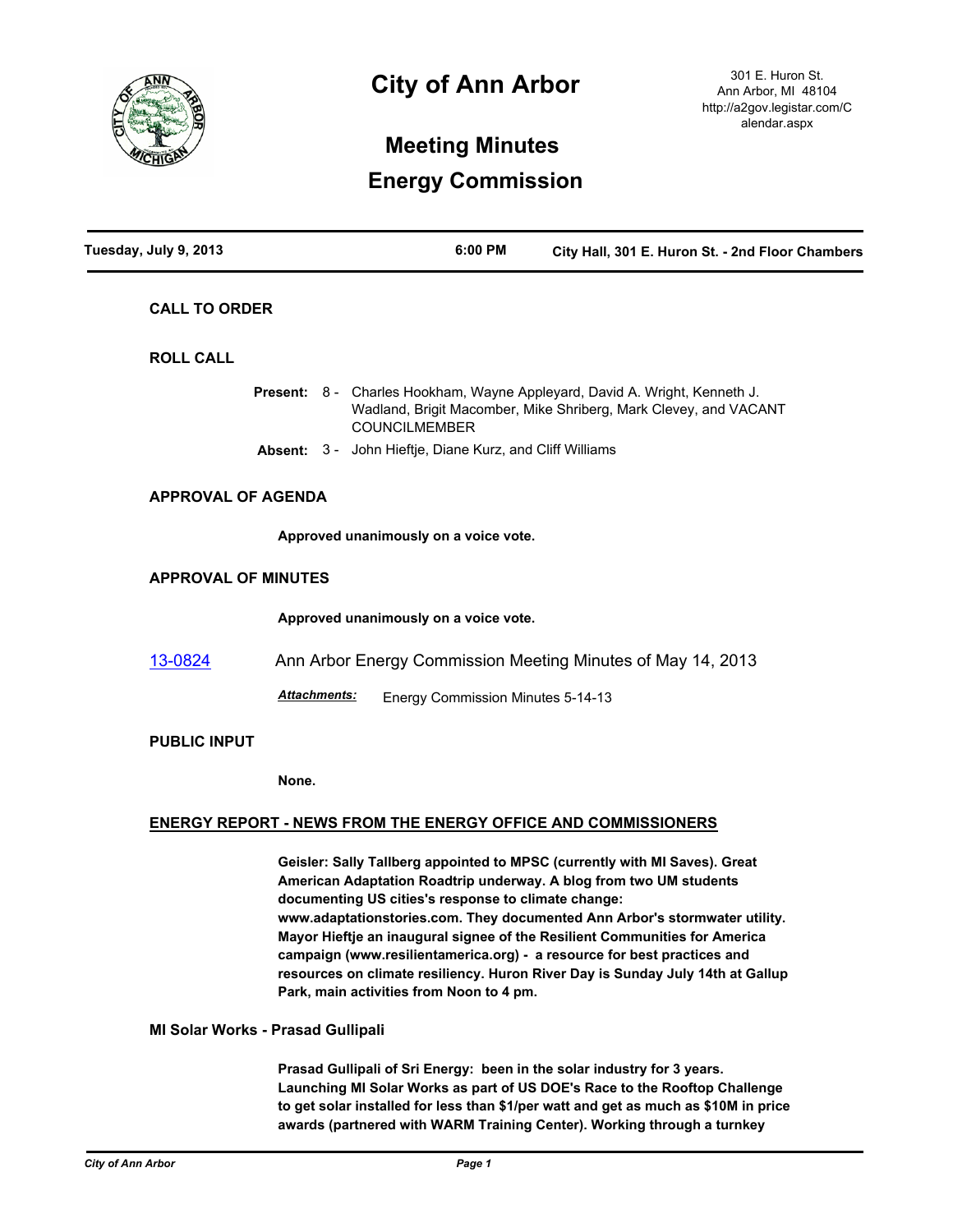**solarization approach. Always promoting energy conservation measures first, on all projects. Biggest challenge with solar in MI is financing. Started first project on own house. (Provided various examples of regional projects in Metro Detroit and Ann Arbor area.) To overcome upfront cost challenge, Sri Energy created a Solar Aggregation Model, a group approach to drive costs down 30-40%. Refining customer acquisition process, permitting, financing & contracting, installation & service, all through aggregation. Part of the approach is to have set packages, like you would for sizing any home appliance (using various PV array sizes set in increments). At launch offering costs at \$3 per watt. Targeting associations, subdivisions, and other organizations to further drive down costs. Pushing ownership of the systems rather than lease arrangements (not that the latter cannot be done). Michigan Saves is one of the product offerings being used. Great Oak community of 40 plus individuals in a shared living arrangement, where a roof analysis was performed and a proposal made with costs just under \$3 per watt. A good example for the rest of the state of a group coming together to reduce solar costs. Beginning of August installations at this location should begin.**

**Cleavey asked about Interfaith Power and Light project. Mr. Gullipali stated that 20 churches and houses of worship are interested. Would have zero down financing. Lots of questions but strong interest and Sri Energy continues to work closely with all the participants.**

**Appleyard asked about the status of Great Oak project. Mr. Gullipali stated they have finalized the system sizes and given proposals to home owners. People are using various financing in addition to Sri's offering. (Appleyard shared that he was the original architect on the Great Oaks development and is pleased to see this happening.)**

**Shriberg asked of approaches being used in more conventional neighborhoods that do not have the close-knit, cooperative living design. Mr. Gullipali stated awareness building in some places is difficult, with some organizations (example of Canton) having bylaws preventing roof structures that must be revised in order to proceed with solar projects. Level of acceptance over time is increasing. Shriberg then asked about geographic proximity as being essential or not to the community approach Sri Energy is taking. If the radius among projects is within a half an hour, Mr. Gullipali said he thinks the aggregated approach still works (gave example of multiple congregations part of MIIPL) can drive down costs and maximize efficiencies.** 

**Hookham asked how MI Solar Works is dealing with the metering if locations are spread out. Mr. Gullipali stated that metering is still at each individual location/meter, since there is no virtual net metering in Michigan yet.**

**Wright asked whether there are differences in how participating communities are handling property tax assessments. Mr. Gullipali said not at this time. He confirmed the total installed cost seen is \$3 per watt, with the cost per watt increasing as the system size is reduced from the 5 kW standard offering. Wright also asked if a variety or one specific panel is being offered. Mr. Gullipali said they are using one US made panel and Ann Arbor-based Renova inverters, and a Michigan based mounting system.**

**Wadland asked if subcontractors are used to install systems. Mr. Gullipali said they are taking a team-based approach in each region they are working.**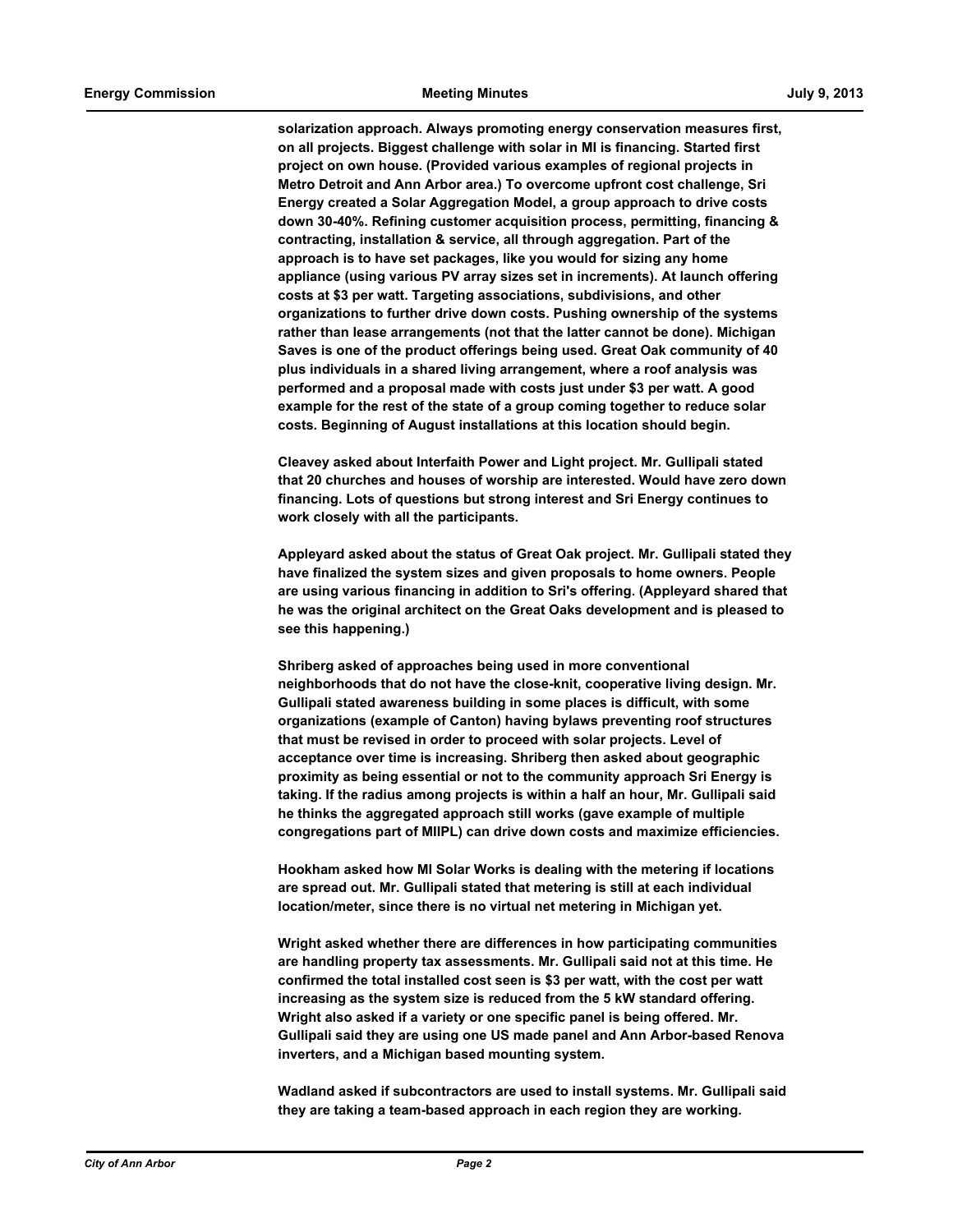#### **Community Solar - Dave Konkle**

**Mr. Konkle is on the Board of Directors for and representing the Great Lakes Renewable Energy Association (GLREA) and project manager for a state grant they received on Community Solar. GLREA found from 13 different contracotrs around Michigan that roof mounted systems at <5kW are averaging an installed cost of \$4.56 per watt. If 5kW - 20kW it is around \$4 per watt. Do not see \$3 per watt until the system is over 150 kW (noting that Sri Energy/MI Solar Works offering is very good). In addition to the Community Solar Feasibility Study GLREA is undertaking, the US Dept. of Energy has a Guide to Community Solar published in 2010.** 

**Community Solar would allow for residents, organizations, and businesses to share in cost and benefits of renewable energy production at optimally located facilities (often not at their own locations). Best programs should work like net metering, with offsets for the amount of solar generated. Much like community supported agriculture (CSA), except your investment will return payments for 20 years or more depending on the life of the system. 70% of homes cannot feasibly do solar, because of orientation, shading, they rent, or costs. Many aren't comfortable about being savvy in how to purchase a solar PV system. Utilities are offering buy-in programs for solar, but GLREA does not consider this Community Solar as you don't get anything back for your buy-in, just the added costs for the utility company to use solar.**

**Mr. Konkle showed a graph that showed the growth of Community Solar taking off in 2010. Not pervasive across the US, but in the last 8 months there has been a 20 times increase. Concentration mostly in three or four states but that is changing. Most of the guides on Community Solar say the best way to do it is to have the utility company sponsor it, which can advertise to its rate payers. Special Purpose Entity is other route, making it more like a development project. If utility runs program then credit on your bill is not considered taxable income unlike the shares received as payment under the Special Purpose Entity model.**

**Ninety percent of Michigan belongs to DTE or Consumers Electric, the rest belong to cooperatives like Cherryland in Traverse City, who can do Community Solar without strings attached. Started in April 2013 with a 25 year lease agreement. Total cost to buy a panel in the Cherryland array (after rebates) comes to about \$395, and you receive credits per year totaling around \$25. Project began with 48 panels, interest in it drove the count up to 200 panels. Wolverine Power owns the system and were able to take advantage of federal tax breaks (RECs also go to Wolverine).**

**In utility district areas Community Solar requires a MPSC pilot or enabling legislation. Projects without utility invovlement have the barrier of SEC rules issues related to how the investors in the system are organized. Minnesota just passed energy regulations less than a month ago requiring a carve-out for Community Solar. SEC rules that are not cost prohibitive essentially require that you don't advertise the project and have less than 25 investors. Flexibility with net metering rules or definitions could further assist Community Solar. Need for getting at the true value of solar (peak time generation, RECs, less disribution losses than centralized generation). How to allow larger systems in Ann Arbor and getting around net metering system size limit of 20 kW, along with zoning/permitting barriers will also be key.**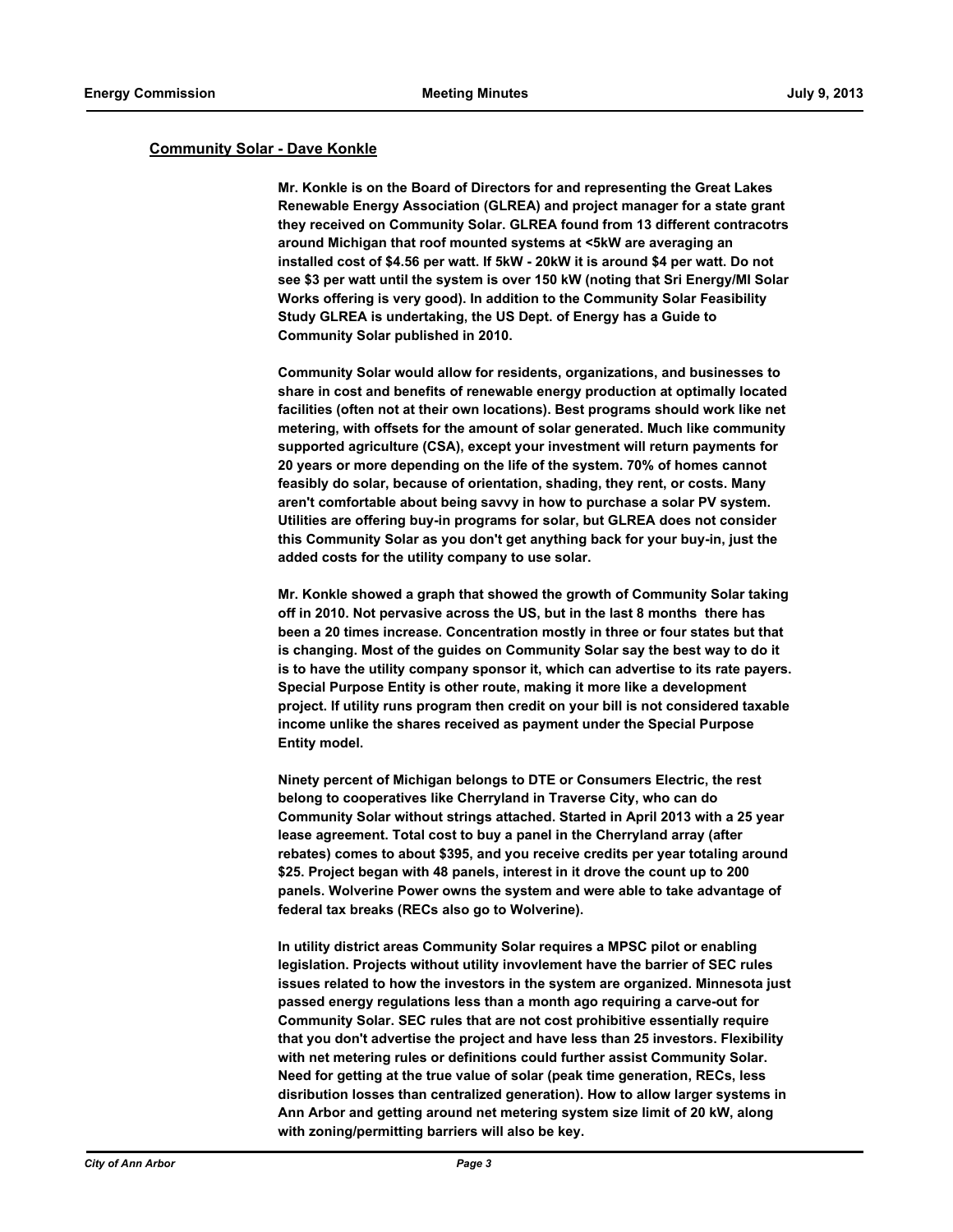**Clevey mentioned the issue of tree planting plans in Ann Arbor and possible approaches to mitigate heat islands in years ahead, especially in vulnerable population areas, and how this attempt to ameliorate the impacts of a warming climate poses some challenge to ensuring solar access/Community Solar locations.**

[13-0870](http://a2gov.legistar.com/gateway.aspx/matter.aspx?key=10872) Resolution to Encourage Community Solar Development in Ann Arbor

*Attachments:* Approved\_Resolution\_Community\_Solar\_Development\_in\_Ann\_Arbo r-Commission\_07-09-13

**Hookham explained proposed langauge edits in resolution.**

**Wright mentioned PA 295 and RPS cases with the MPSC as an optimal time to submit commentary in support of community solar.**

**Shriberg offered amendment removing language to make clear the intent of the resolution is the development of a MPSC pilot.** 

**Clevey added clause stating community solar's potential as an economic benefit.**

**Motion passed unanimously with Commissioner Clevey abstaining.**

Enactment No: R-13-283

## **Fossil Fuel Divestment Resolution**

**Wright and Shriberg offered formatting changes, with staff making consistent.**

**Shriberg explained FOIA'ed information showed Pension Board investments totaling \$536M with a minimum of \$18M known to be holdings in fossil fuel companies (conservative estimate).**

**Motion passed with Commissioner Hookham voting no.** 

**(Commission bylaws confirming passage of motions possible with majority of present members.)**

- Present: 8 Charles Hookham, Wayne Appleyard, David A. Wright, Kenneth J. Wadland, Brigit Macomber, Mike Shriberg, Mark Clevey, and VACANT COUNCILMEMBER
- **Absent:** 3 John Hieftje, Diane Kurz, and Cliff Williams

#### **Commercial Building Energy Disclosure**

**Appleyard stated one city is requiring more than just disclosure of energy usage (also energy audits). Hookham stated audit also helps with pinpointing the corrective measures they could make.** 

**A subcommittee meeting will be set up to further discuss the topic.**

#### **D-1 Zoning Input**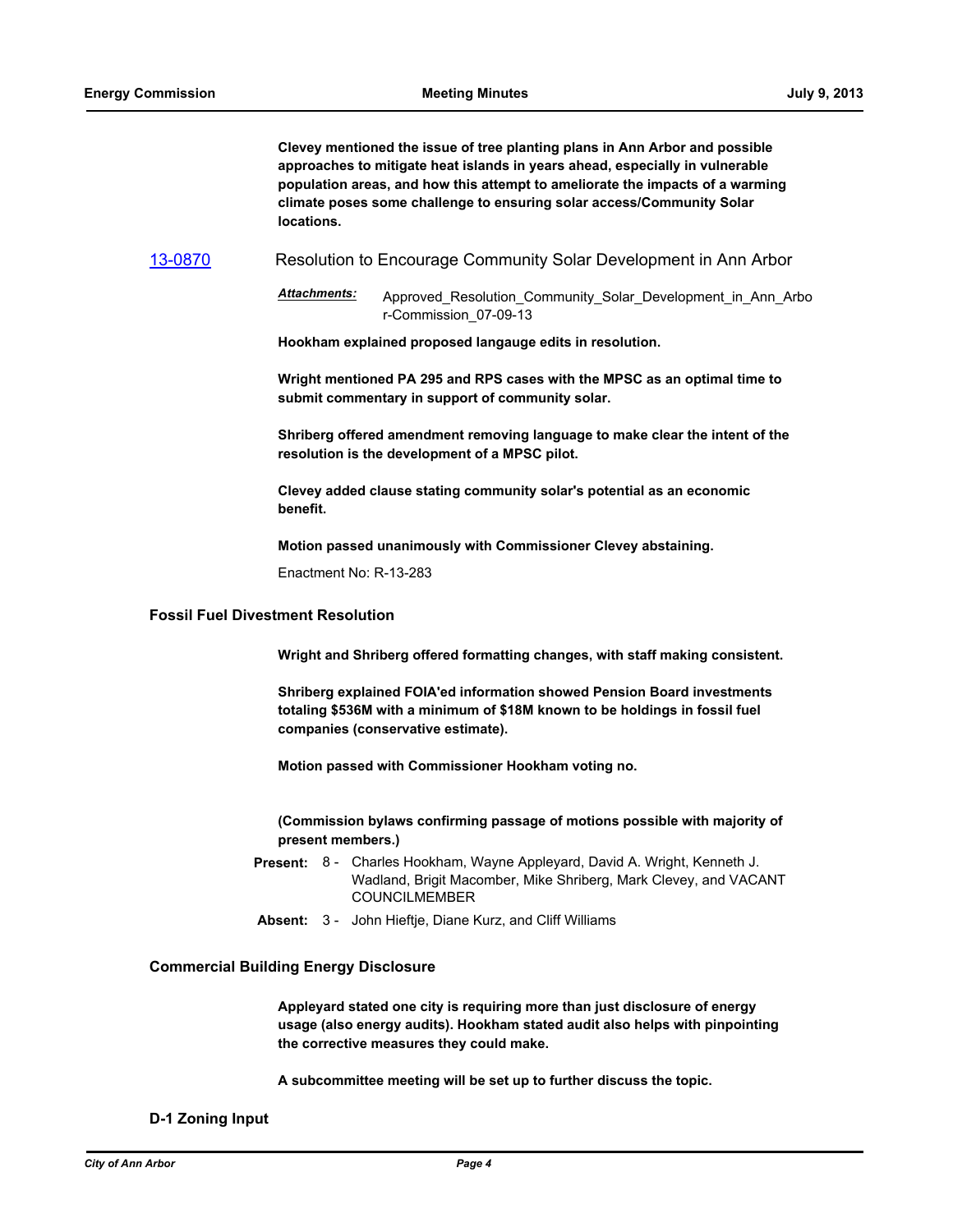**Appleyard relayed Commissioner Kurz's question on whether LEED premiums in D1 can be strengthened. Planning Commission will have ultimate purvue but Energy Commission should pass along recommendation in the next couple of months. Council has given Planning Commission until October to give recommendations.** 

**Appleyard said he would contact Wendy Rampson in Planning to see how enforcement of LEED requirements is working and how they are keeping track.**

#### **COMMITTEE UPDATES**

**Climate Action Plan**

**Energy Production**

#### **Renewable Energy Access**

**Wright said group is focused on the community solar issue. Lower Burns Park residents active and interested. Meeting scheduled July 23 at 5pm at Ecology Center's office. Also will be thinking about what Commission can do about the RPS cases before the MPSC and commenting on community solar.**

#### **PUBLIC INPUT**

**None.**

#### **ITEMS FOR NEXT AGENDA**

**Wright: review of community solar status and draft letters regarding the RPS.**

**Macomber: Commercial Disclosure proposal.**

**Hookham: Solar Plan implementation. Clevey: State is working with Clean Energy Coalition on solar ordinances which Ann Arbor could adopt as part of Solar Plan implementation.**

**Appleyard mentioned opening of Josh Long's Commission seat after his resignation.**

#### **ADJOURNMENT**

**Appleyard adjourned the meeting at 8:02 pm.**

**----------------------------------------------------------------------------**